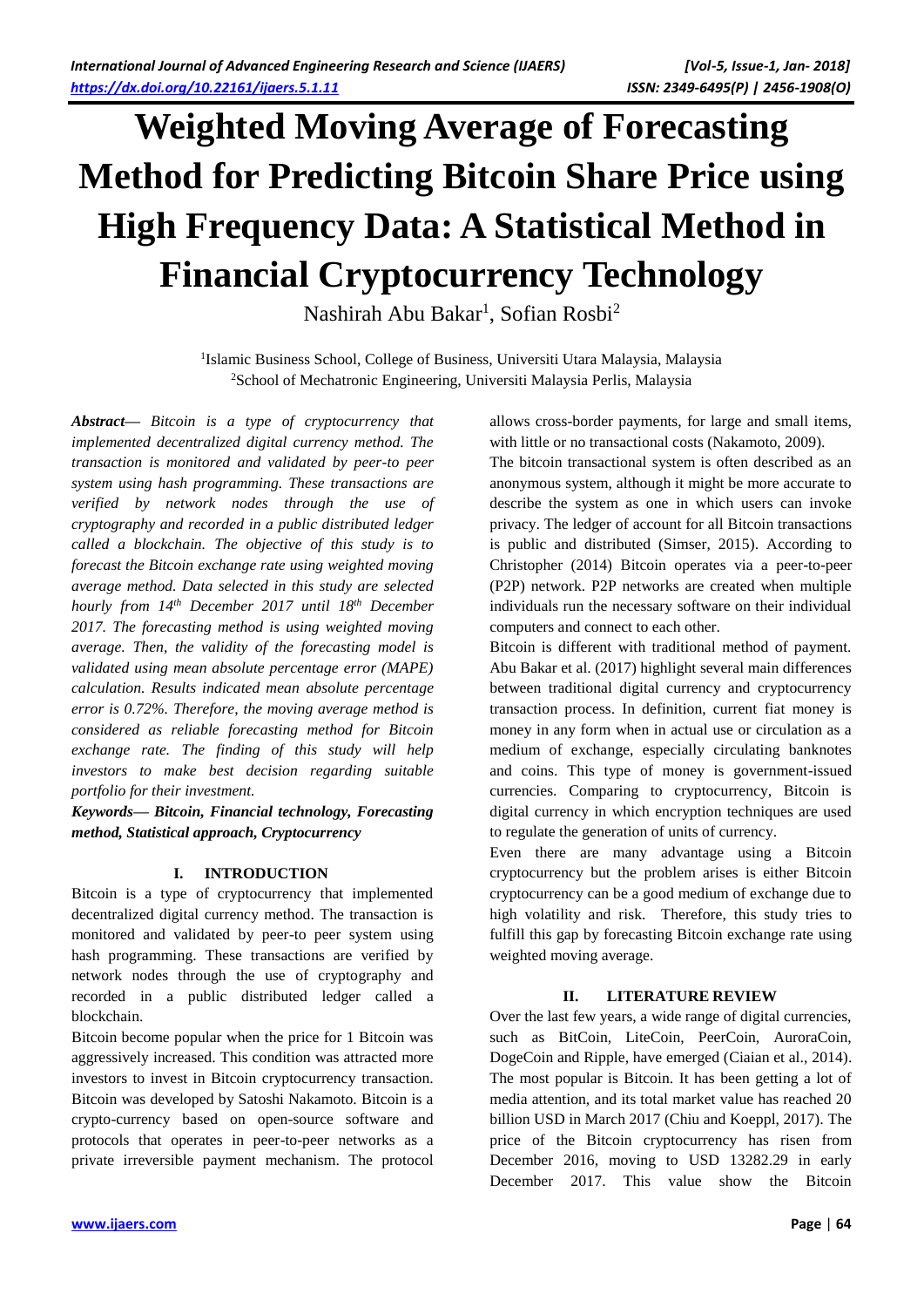cryptocurrency was attracted more investors to involved in this transaction. As investors, the main objective of the investment is to get high profit. Therefore, Bitcoin cryptocurrency are looking as a good platform for investment (Abu Bakar and Rosbi, 2017).

Bitcoin is a type of digital coins (cryptocurrency) which is not issued by any government, bank or organization. However, bitcoin is relying on cryptographic protocols and a distributed network of users to perform mining, storing, and transferring activities. Bitcoin currency is a monetary value that is accepted for payment purposes by persons other than the issuer, with the unit of account matching that of the physical currency (Ram, et al., 2016; Bal, 2013).

Wijk, (2017) stated the main users of the Bitcoin are technologically interested geeks who want to use the newest innovations, anarchists who have lost trust in the governments and the banking systems, and speculative risk-seekers looking for a new gamble. However, this is quickly changing due to the increase in the value of the Bitcoin and the attention that it gets in the news.

Abu Bakar and Rosbi (2017) show a statistical analysis, for Bitcoin return is 0.006 (mean) and the deviation is 0.04458. The standard error indicates the volatility for Bitcoin is 4.458 %. This value is considered as high value of volatility. High value of volatility indicates the investment in Bitcoin is categorical as high risk investment. The important of this study is to assist investors to develop better investment portfolio in targeting better profit and lowering the loss. While Buchholz , et al. (2012) show the strong explanation and validation of the existence of a market bubble in the bitcoin currency market.

Abu Bakar and Rosbi (2017) shows the distribution of Bitcoin exchange rate with first difference is follow normal distribution with probability of 0.722. The result show the distribution of data after second stages of outlies deletion treatments is high normal distribution characteristics. This finding concludes that Bitcoin data is highly volatile with existence of many outliers.

#### **III. RESEARCH METHODOLOGY**

This section describes normality test, weightage moving average method and mean absolute percentage error calculation.

#### **3.1 Shapiro Wilk Normality test**

This section describes the mathematical procedure to perform normality test (Shapiro and Wilk, 1965).

Consider  $m' = (m_1, m_2, ..., m_n)$  as the vector of expected values of standard normal statistics. Then,  $V = (v_{i,j})$  is

represented as  $n \times n$  covariance matrix.

Next,  $x_1 \le x_2 \le \dots x_n$  denotes as ordered random sample of size *n* from a normal distribution data with mean 0 and variance 1. Therefore, below equations were derived.

$$
E(x)
$$
<sub>i</sub> =  $m_i$ , where  $(i = 1, 2, ..., n)$  ....... (1)

$$
cov(x_i, x_j) = v_{i,j}, where (i, j = 1, 2, ..., n) ......... (2)
$$

Then, consider  $y' = (y_1, ..., y_n)$  represents as a vector of ordered random observation. The objective of this test is to derive a test for the hypothesis that this is a sample from a normal distribution data with unknown value of mean  $\mu$  and unknown variance  $\sigma^2$ .

Clearly, if  $\{y_i\}$  is a normal sample, then  $y_i$  may be expressed as:

$$
y_i = \mu + \sigma x_i
$$
, where  $(i = 1, 2, ..., n)$  (3)

Utilizing the generalized least-squares theorem that the best linear unbiased estimates of  $\mu$  and  $\sigma$  are those quantities that minimize the quadratic form:

$$
(y - \mu 1 - \sigma m)^{v-1} (y - \mu 1 - \sigma m) \dots (4)
$$

where,  $1' = (1,1,...,1)$ .

Next, the estimates of  $\mu$  and  $\sigma$  are described as below equation.

$$
\hat{\mu} = \frac{m'V^{-1}(m1'-1m')V^{-1}y}{1'V^{-1}lm'V^{-1}m - (1'V^{-1}m)^2}
$$
 (5)

$$
\hat{\sigma} = \frac{1'V^{-1}(1m'-m!)V^{-1}y}{1'V^{-1}1m'V^{-1}m - (1'V^{-1}m)^2}
$$
................. (6)

The symmetric data distribution indicates,

1 1' 0 *V m* …………………………………….…. (7)

Therefore,

1 1 ˆ *n i i y y n* ………………………………….…... (8)

1 1 'ˆ '*m V y m V m* ………………………………………… (9)

Next, let

$$
S^2 = \sum_{i=1}^n (y_i - \overline{y})^2
$$

denote the usual symmetric unbiased estimate of  $(n-1)\sigma^2$ .

Therefore, the *W* test statistic for normality is defined by

$$
W = \frac{R^4 \hat{\sigma}^2}{C^2 S^2} = \frac{b^2}{S^2} = \frac{(a^{\dagger} y)^2}{S^2}
$$
  

$$
W = \frac{\left(\sum_{i=1}^n a_i y_i\right)^2}{\sum_{i=1}^n (y_i - \overline{y})^2} \dots \dots \dots \dots \dots \dots \dots \dots \dots \dots \tag{10}
$$

where,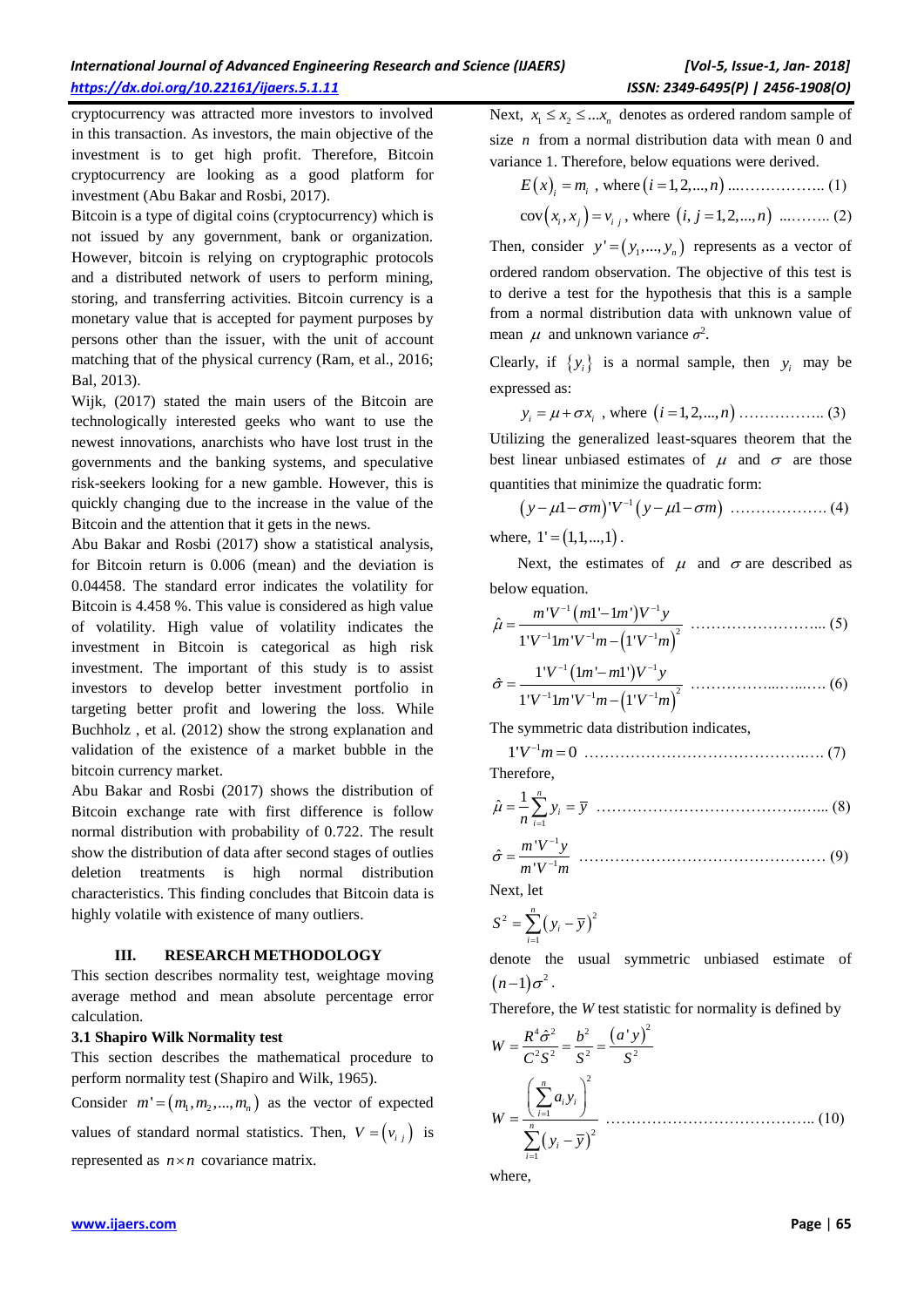### *International Journal of Advanced Engineering Research and Science (IJAERS) [Vol-5, Issue-1, Jan- 2018] <https://dx.doi.org/10.22161/ijaers.5.1.11>ISSN: 2349-6495(P) | 2456-1908(O)*

$$
R^{2} = m'V^{-1}m
$$
  
\n
$$
C^{2} = m'V^{-1}V^{-1}m
$$
  
\n
$$
a' = (a_{1},...,a_{n}) = \frac{m'V^{-1}}{(m'V^{-1}V^{-1}m)^{\frac{1}{2}}}
$$
  
\n
$$
b = \frac{R^{2} \hat{\sigma}}{C}
$$

Thus, *b* is, up to the normalizing constant *C*, the best linear unbiased estimate of the slope of a linear regression of the ordered observations,  $y_i$ , on the expected values,  $m<sub>i</sub>$ , of the standard normal order statistics. The constant C is so defined that the linear coefficients are normalized.

It may be noted that if one is indeed sampling from a normal population then the numerator,  $b^2$ , and denominator,  $S^2$ , of *W* are both, up to a constant, estimating the same quantity, namely  $\sigma^2$ .

#### **3.2 Weighted moving average**

This section describes the forecasting method using weighted moving average. Weighted moving average is a forecasting method that more responsive to changes because more recent periods may be more heavily weighted.

A weighted moving average may be expressed mathematically as: *Weighted moving average*

 $=$ 

weighted moving average

\n
$$
\frac{\sum((Weight for period n)(Exchange rate in period n))}{\sum Weights}
$$

In this study, we assigned the weightage according to next equation.

*EXF EX EX EX t t t t* 1 2 3 ……………….... (11) where,

*EXF<sup>t</sup>* is forecast value of exchange rate at period *t*,

 $EX_{t-1}$  is actual value of exchange rate at period  $t-1$ ,

 $\alpha$  is weightage for  $EX_{t-1}$ , we set as 0.8,

 $EX_{t-2}$  is actual value of exchange rate at period  $t-2$ ,

 $\beta$  is weightage for  $EX_{t-2}$ , we set as 0.1,

 $EX_{t-3}$  is actual value of exchange rate at period  $t-3$ , and

 $\gamma$  is weightage for  $EX_{t-3}$ , we set as 0.1.

#### **3.3 Mean absolute percentage error calculation**

One of the indicators for detecting a reliable and robust model of forecasting is using mean absolute percentage error (MAPE). The MAPE is computed as the average of the absolute difference between the forecasted and actual values, expressed as a percentage of the actual values. That is, if we have forecasted and actual values for *n* periods, the MAPE is calculated as:

$$
MAPE(\%) = \frac{\sum_{i=1}^{n} \left( \frac{|Actual_i - Forecast_i|}{Actual_i} \times 100 \right)}{n} \dots \dots (12)
$$

The MAPE has advantage that easily interpreted in term of percentage to the actual values.

### **IV. RESULT AND DISCUSSION**

This study performed analysis of normality for data distribution and performed weighted moving average as prediction method.

#### **4.1 Dynamic behavior of Bitcoin exchange rate**

This study analyzed hourly data of Bitcoin exchange rate starting from 14<sup>th</sup> December 2017 until 18<sup>th</sup> December 2017. The starting value for Bitcoin exchange rate on  $14<sup>th</sup>$ December 2017, 01:00 is USD 16600 for each Bitcoin. The minimum value of Bitcoin exchange rate is USD 16169 on 14th December 2017, 03:00. Meanwhile, the maximum value of Bitcoin exchange rate is USD 19704.80 on  $17<sup>th</sup>$  December 2017, 12:00. The ending value of Bitcoin exchange rate on 18<sup>th</sup> December 2017, 24:00 is USD 18960.52.



*Fig. 1: Dynamic behavior of Bitcoin exchange rate*

# **4.2 Normality test for first difference of Bitcoin exchange rate**

Then, this study calculated the changes of Bitcoin exchange rate. The changes are calculated by difference between current observations with previous observation of Bitcoin exchange rate. The calculation is represented by Equation (13).

$$
\Delta EXC_t = EXC_t - EXC_{t-1} \quad \dots \quad \dots \quad \dots \quad \dots \quad \dots \quad (13)
$$

Where:

 $\triangle EXC$ <sub>*t*</sub> is first difference of exchange rate;

*EXC<sup>t</sup>* is Bitcoin exchange rate on period *t*;

 $EXC_{t-1}$  is Bitcoin exchange rate on period  $t-1$ .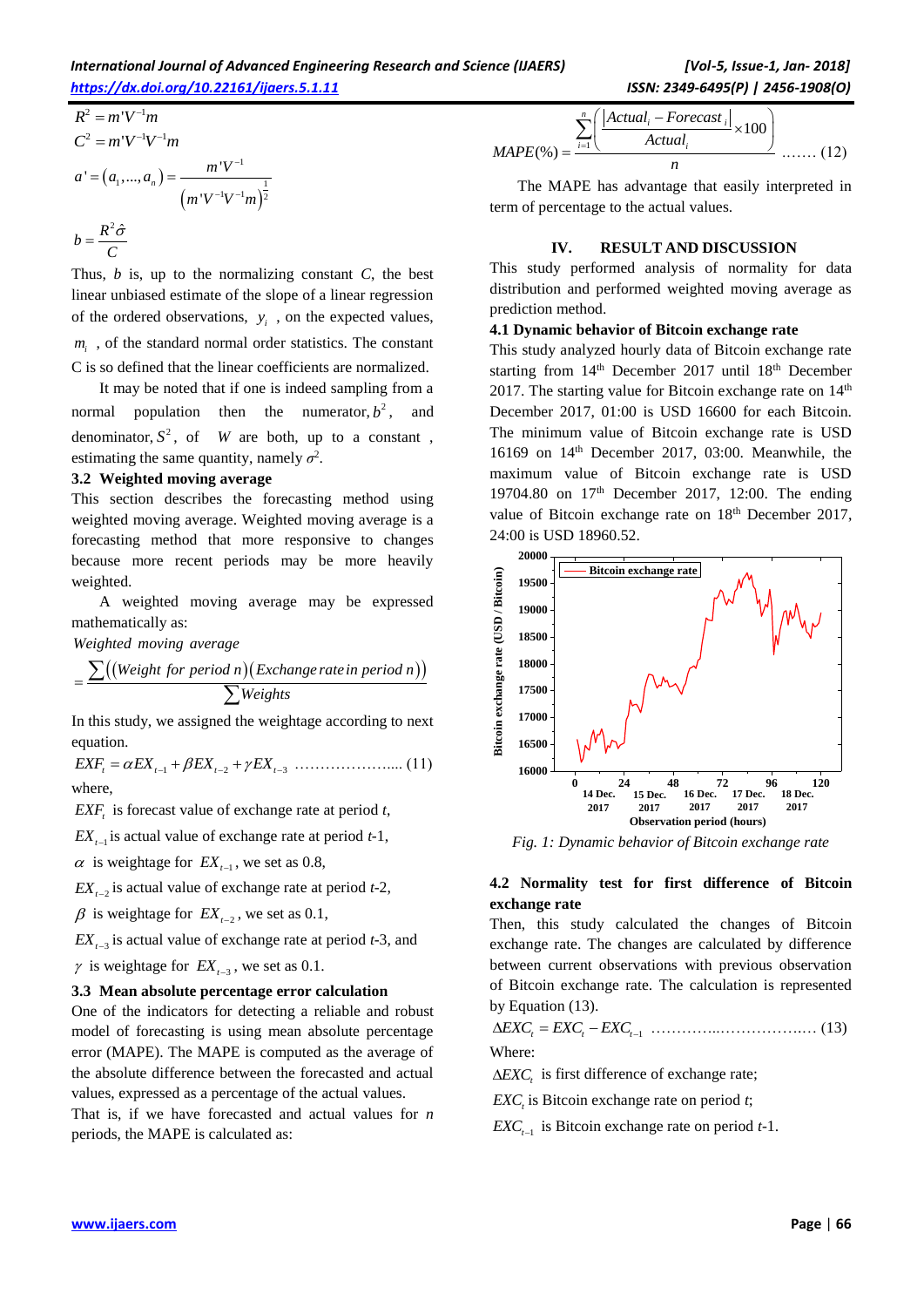# *International Journal of Advanced Engineering Research and Science (IJAERS) [Vol-5, Issue-1, Jan- 2018] <https://dx.doi.org/10.22161/ijaers.5.1.11>ISSN: 2349-6495(P) | 2456-1908(O)*

Figure 2 shows changes of Bitcoin exchange rate. The mean of the data is 19.83. The standard deviation is 179.25.The maximum value of changes is USD 427.17. There is one outliers exists which is 97th observation. The value of outliers is -912.15. This finding is validated with normal percentiles plot in Figure 3. A normal percentile plot shows one outliers exists in Figure 3. This value is considered as outliers because that observation is deviated far from normal reference line.

Then, this study performed numerical normality test using Shapiro-Wilk method. The probability value is 0.000 less than 0.05. Therefore, the distribution of data follows nonnormal distribution.



*Fig. 2: Changes of Bitcoin exchange rate* 



| Table 1: Statistical normality test |  |
|-------------------------------------|--|
|-------------------------------------|--|

| Shapiro-Wilk test |           |                   |  |
|-------------------|-----------|-------------------|--|
| <b>Statistics</b> | Degree of | Probability value |  |
|                   | freedom   |                   |  |
| 0.939             | 19        |                   |  |

#### **4.3 Normality transformation for data**

This section describes the normality transformation for first difference of exchange rate data. This study started with detecting outliers. Therefore, the 97<sup>th</sup> observation (18th December 2017, 01:00, with value -912.15) is considered as outliers. This study eliminated this data point to evaluate the effect to the normality characteristics.

This study validated the normality characteristics using graphical method and numerical method. Graphical method is implemented using histogram and normal probability plot. Figure 4 shows the histogram for first difference of Bitcoin exchange rate. The distribution of data is near to normal distribution line (red line). Therefore, distribution of data follows normal distribution.

In addition, this study performed the second graphical method namely normal probability plot. Figure 5 shows the normal percentiles for first difference of Bitcoin exchange rate. Result shows all the data points are distributed closely to normal reference line (red line). Therefore, the distribution of first difference of Bitcoin exchange rate follows normal distribution.

Then, we performed numerical testing to validate the normality characteristics of data distribution. Table 2 shows the Shapiro-Wilk normality test for first difference of Bitcoin exchange rate. The null hypothesis of this test is that the sample data is normally distributed. Table 2 shows the probability value is 0.795. This value is larger than chosen alpha (0.05).Therefore, this study fail to reject null hypotheses. The distribution of data is normally distributed.



*Fig. 4: Histogram for first difference of Bitcoin exchange rate*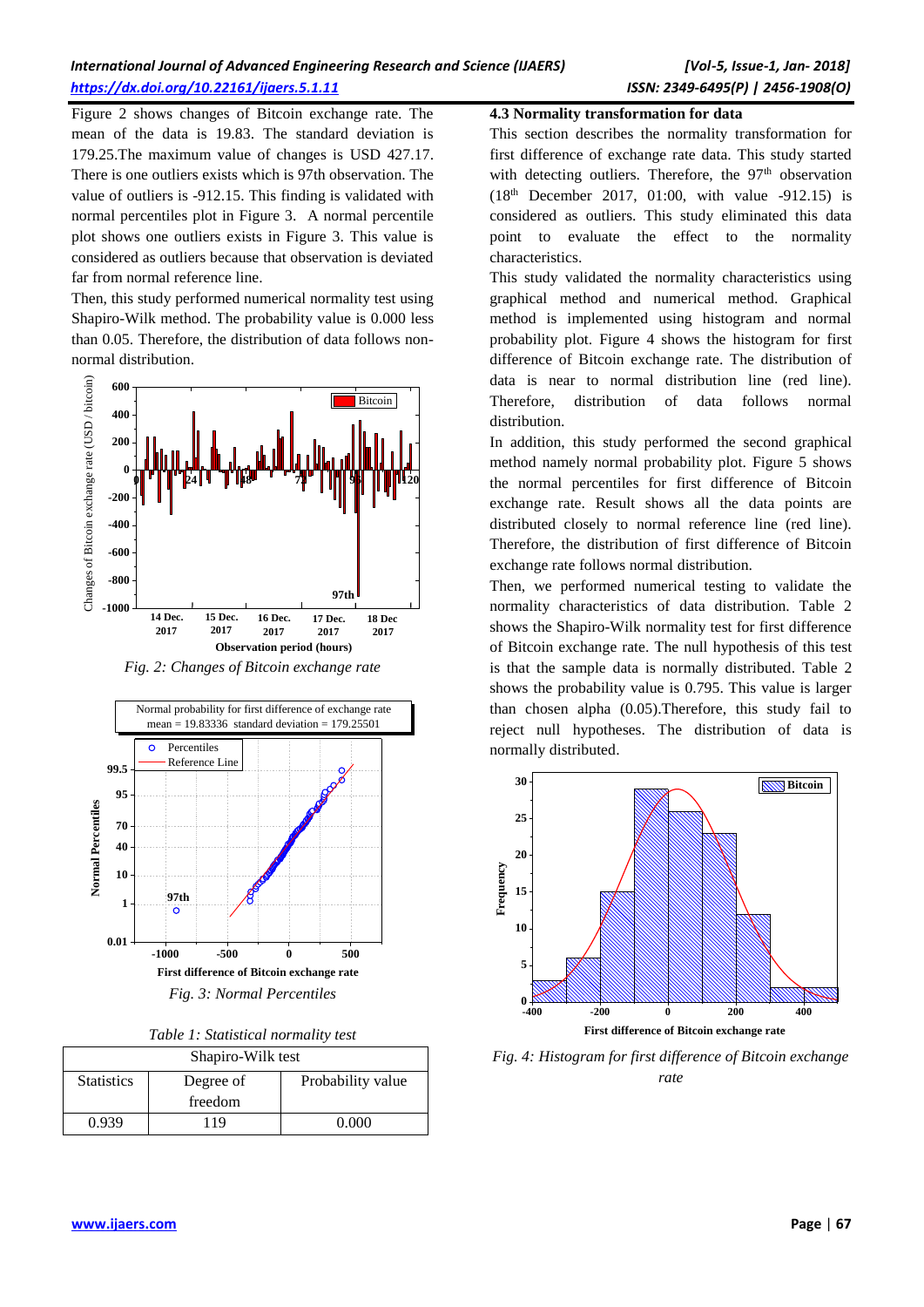

*Fig. 5: Normal probability plot for first difference of Bitcoin exchange rate* 

*Table 2: Statistical normality test for first difference of Bitcoin exchange rate*

| Shapiro-Wilk test |           |                   |  |
|-------------------|-----------|-------------------|--|
| <b>Statistics</b> | Degree of | Probability value |  |
|                   | freedom   |                   |  |
| 0.993             | 118       | 0.795             |  |

# **4.4 Forecasting method using weighted moving average**

This section describes the result of forecasting using weighted moving average. Figure 6 shows the comparison between actual data and forecast data using weighted moving average. Forecast data is represented by red line. The maximum value of forecast data is USD 19686.26 for each Bitcoin on 17<sup>th</sup> December 2017, 13:00. Meanwhile, the minimum value of forecast data is USD 16237.75 for each Bitcoin on 14<sup>th</sup> December 2017, 04:00.



*Fig. 6: Forecasting using weighted moving average* 

Then, this study developed residual plot to evaluate the reliability of the forecasting model. Figure 7 shows the residual plot for forecasting method using weighted moving average. Figure 7 shows one data  $(97<sup>th</sup>)$ observation, 18th December 2017, 01:00) that shows large residual. This data point is the outliers in the data set. Therefore, it contributes to large residual between actual value and forecast value.

Mean value for residual is USD 29.68 for each Bitcoin. The standard deviation for data is USD 179.49 for each Bitcoin. Figure 7 indicates the distribution of residual is follows white noise pattern. Therefore, the residual analysis shows the moving average model is a reliable forecasting method.

Then, this study performed the calculation of absolute percentage error analysis. Figure 8 shows the absolute percentage error for each of the observations. The mean absolute percentage error is 0.72%. Therefore, the moving average method is considered as reliable forecasting method for Bitcoin exchange rate.



*Fig. 7: Residual plot for forecasting method using weighted moving average* 



*Fig. 8: Absolute percentage error analysis*

### **V. CONCLUSION**

The objective of this study is to develop forecasting methos for high frequency data for Bitcoin exchange rate data. This study proposed weighted moving average to forecast the dynamic movement of Bitcoin exchange rate.